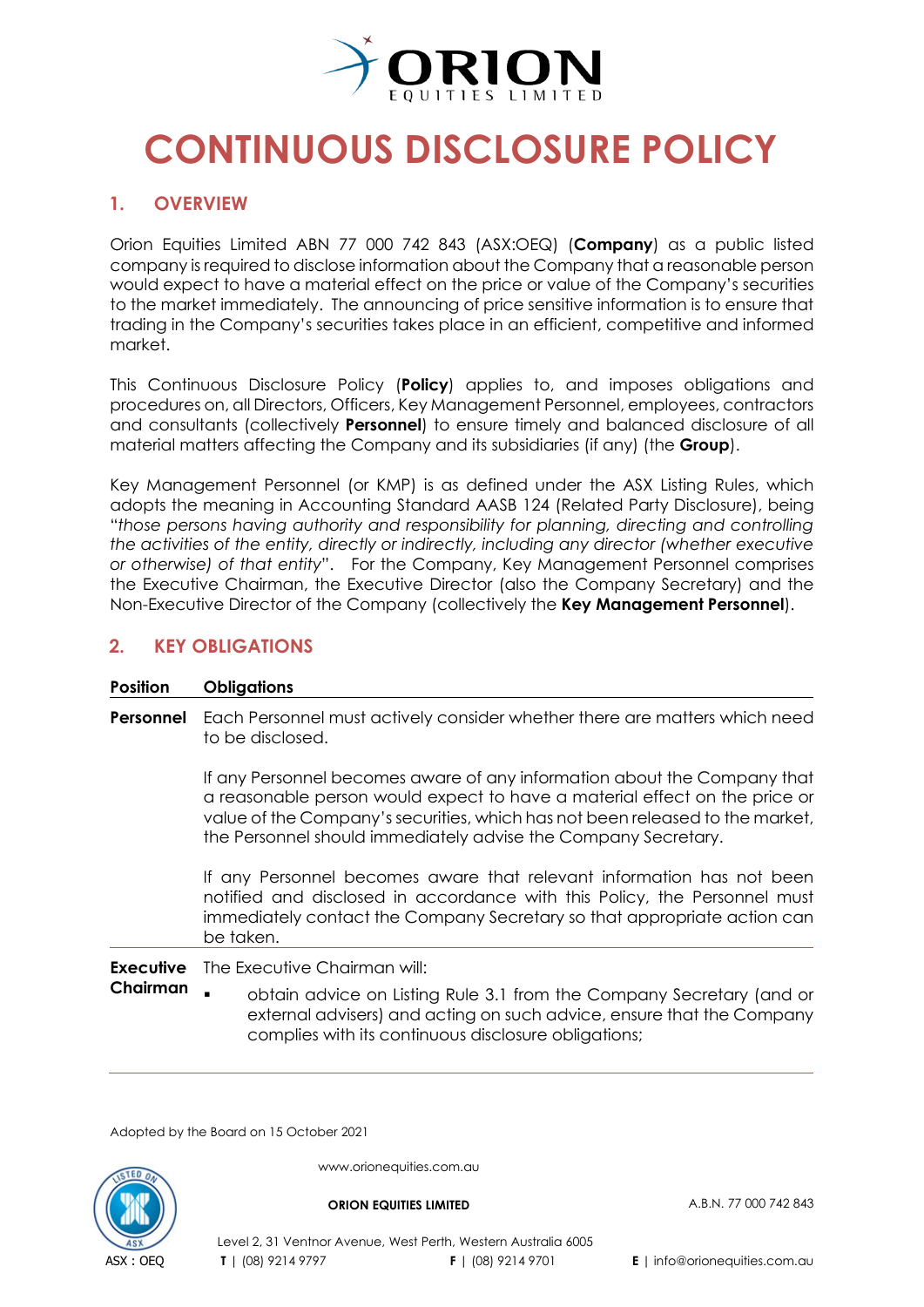- **•** in consultation with the Company Secretary (and the Board as required) determine the matters that must be announced to the market and any steps necessary to protect the confidentiality of information or prevent a false market, such as requesting a trading halt; and
- promptly advise the Company Secretary if there are any matters required to be announced to the market.

Where the Executive Chairman is unavailable or cannot be contacted, the Company Secretary (in consultation with the Board) may make a decision on Listing Rule 3.1 matters, including requesting a trading halt.

**Company**  The Company Secretary must ensure the Board considers whether any matters **Secretary** require disclosure in respect of every item of business.

The Company Secretary will also:

- consult with the Executive Chairman regarding matters for announcement to the market;
- provide advice to the Executive Chairman on potential Listing Rule 3.1 matters;
- inform the Executive Chairman of information received from Personnel;
- provide advice, and where necessary, obtain external legal advice;
- document reasons for not disclosing information;
- inform the Board if the Executive Chairman does not accept advice on a disclosure matter;
- communicate with ASIC in relation to Listing Rule 3.1 matters;
- provide all relevant information to the Board where Board approval of a disclosure to the market is required;
- provide announcements to ASIC and lodge them on the ASX Market Announcements Platform;
- arrange for market announcements to be uploaded to the Company's website (after release to the market via the ASX Market Announcements Platform); and
- **numake a decision on Listing Rule 3.1 matters, including releasing an** announcement or requesting a trading halt where the Executive Chairman (and no other Director) is unavailable.

**Board** The Board will:

- consider whether any matters require disclosure in respect of every item of business it considers as a Board at meetings;
- report information to the Company Secretary where a Director becomes aware of information which should be disclosed; and
- at meetings, note all things disclosed since the last meeting.

When preparing reports for release to the market, including periodic (monthly, quarterly, full year, half year and annual) reports (including reports that are not audited or reviewed by the Company's Auditor), these reports are prepared/reviewed/approved by the Company Secretary (also an Executive Director) (being the CFO-equivalent under [section](http://www.austlii.edu.au/au/legis/cth/consol_act/ca2001172/s295a.html)  [295A](http://www.austlii.edu.au/au/legis/cth/consol_act/ca2001172/s295a.html) of the Corporations Act) before being presented to the Board for review and approval. Such reports are not released without this review and approval process by the Board; the reports are also, in any event, signed-off by at least two Officers of the Company prior to release on ASX – typically, by the Executive Chairman (being the CEOequivalent under [section 295A](http://www.austlii.edu.au/au/legis/cth/consol_act/ca2001172/s295a.html) of the Corporations Act) and the Executive Director/Company Secretary.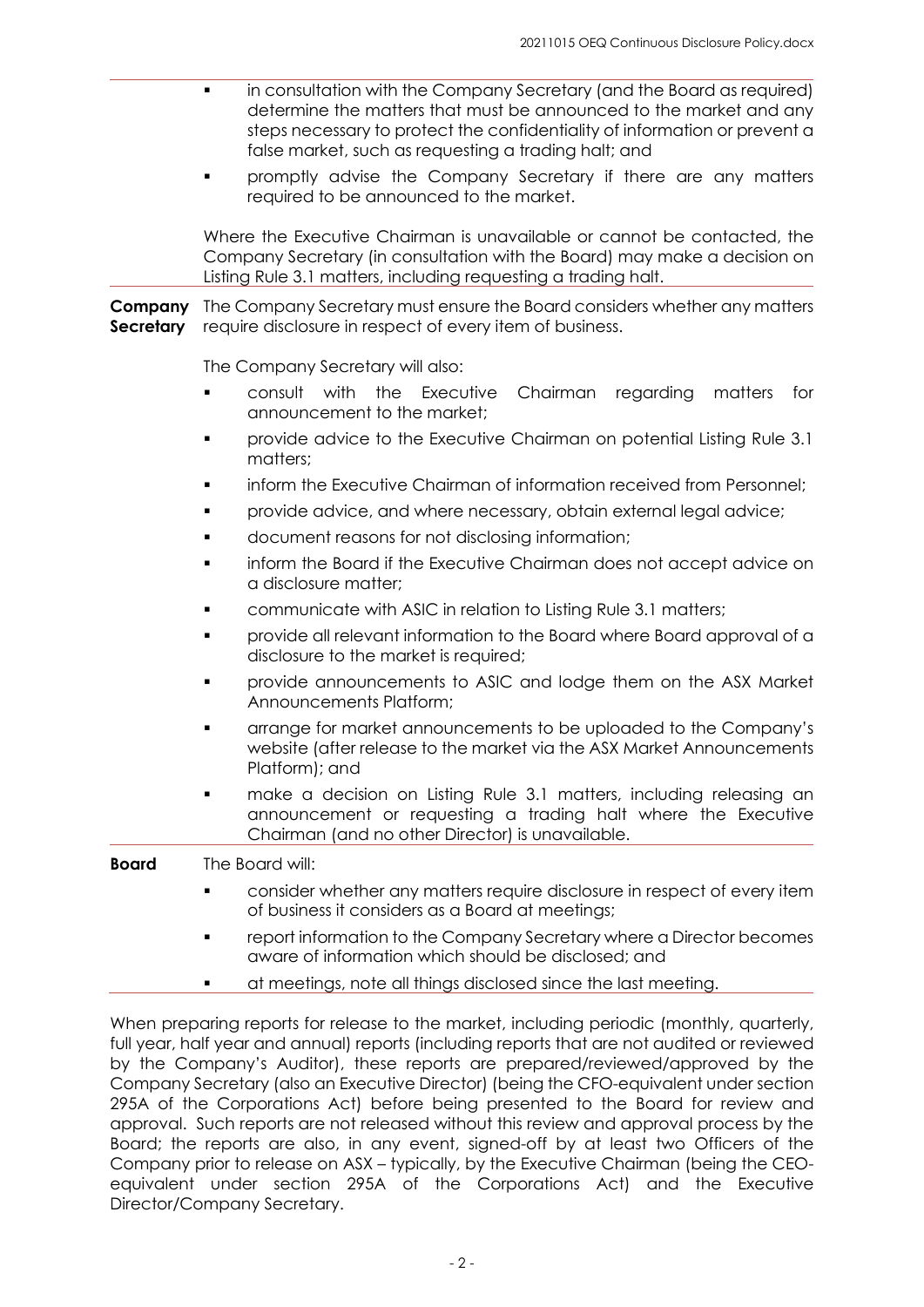# **3. CONTINUOUS DICLOSURE**

#### **3.1 What information does the Company have to disclose?**

As required by the Corporations Act 2001 (Cth) and the Australian Securities Exchange (**ASX**) Listing Rule 3.1, once the Company is or becomes aware of any information that a reasonable person would expect to have a material effect on the Company's share price, the Company must "immediately" (meaning promptly and without delay) disclose the information to ASX. This information is typically referred to as "market sensitive information" and there are criminal and civil penalties for non-compliance. It is not possible to exhaustively list the information which must be disclosed.

#### **3.2 When is information "market sensitive"?**

Information is deemed to be "market sensitive" if a reasonable person would expect that such information would have a material effect on the price or value of the securities of the Company.

A reasonable person is taken to expect information to have such an effect if the information would, or would be likely to, influence persons who commonly invest in securities in deciding whether or not to buy those securities. ASX Guidance Note 8 suggests asking the following two questions:

- (a) Would this information influence my decision to buy or sell securities in the entity at their current market price?
- (b) Would I feel exposed to an action for insider trading if I were to buy or sell securities in the entity at their current market price, knowing this information had not been disclosed to the market?

Where the Company has provided earnings or other guidance to the market, a material difference between its actual or projected outcomes and that guidance may constitute a "market sensitive" earnings surprise.

Other matters to consider in determining materiality also include whether a matter:

- (a) will significantly damage the Company's image or reputation;
- (b) will significantly affect the Company's ability to carry on business in the ordinary course; or
- (c) involves a serious breach of any law or regulation.

Any Personnel who is unsure as to whether they are in possession of "market sensitive" information, should immediately inform the Company Secretary so that advice can be given and a formal decision made as to whether or not to release the information.

#### **3.3 When does the Company become aware of information?**

The Company becomes aware of information if the Company's Personnel has, or ought to reasonably have come into possession of the information in the course of their duties with the Company. Any Personnel who becomes aware of information which they would consider could trigger a disclosure obligation should contact the Company Secretary. The Personnel must act as expeditiously as possible, because while information of a raw or un-reviewed nature may not of itself be such as to trigger a disclosure obligation for the Company, the size or timing of information may result in it being significant, either alone or in combination with other factors.